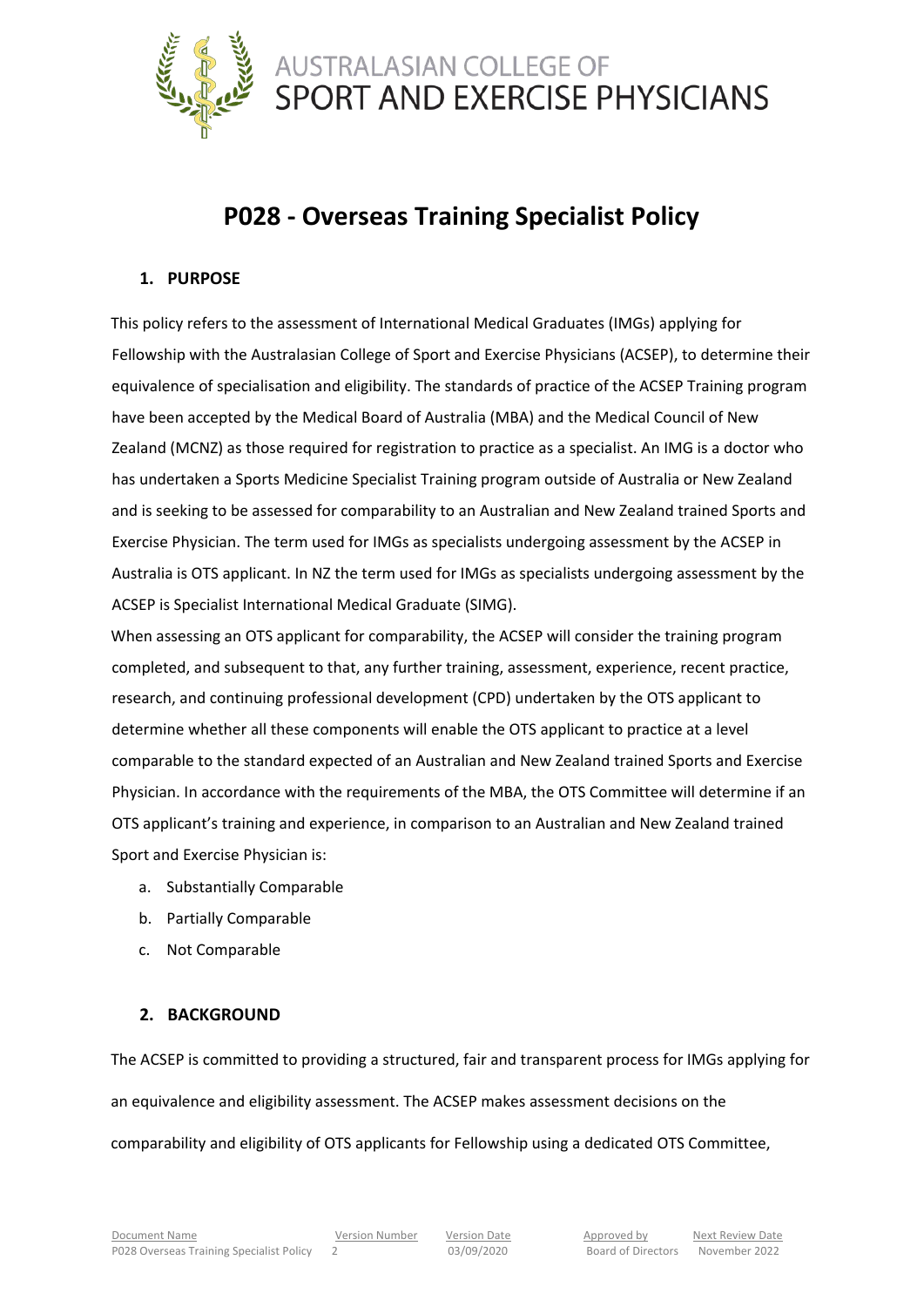

comprising a chairperson and 4 members, to the ACSEP. The ACSEP also recommends assessment decisions to the MCNZ on the eligibility of SIMG applicants for vocational registration in New Zealand. All decisions made by the OTS Committee have a 2-year expiry from the date of the initial assessment decision being communicated to the OTS applicant.

# **3. OTS COMMITTEE**

Overseas Trained Specialist Committee Members shall be comprised of Fellows of the ACSEP. The Fellow members will be composed of a representative to the Examination Assessment Committee (Chair), a Fellow who has been through the OTS application process, a NZ Fellow, and a Fellow who has recent knowledge of the full ACSEP training program, such as a recently retired Chair of Training or Training Committee member. All members will need to declare any conflicts of interest prior to any discussion on applicants and withdraw from the process should there be any conflict of interest.

# **4. SCOPE**

The policy applies to all IMGs applying to the ACSEP for recognition.

# **5. ACSEP ASSESSMENT OF ELIGIBILITY TO PRACTICE IN**

# **NEW ZEALAND**

In New Zealand, the ACSEP does not determine suitability for registration, and the College acts as a Vocational Education Advisory Body (VEAB) for the MCNZ. The College undertakes an assessment process of the applicant's academic and clinical credentials and provides recommendations to the MCNZ regarding the applicant's qualifications and experience. This advice assists the MCNZ to determine if the qualifications are as satisfactory as that of a NZ-trained specialist.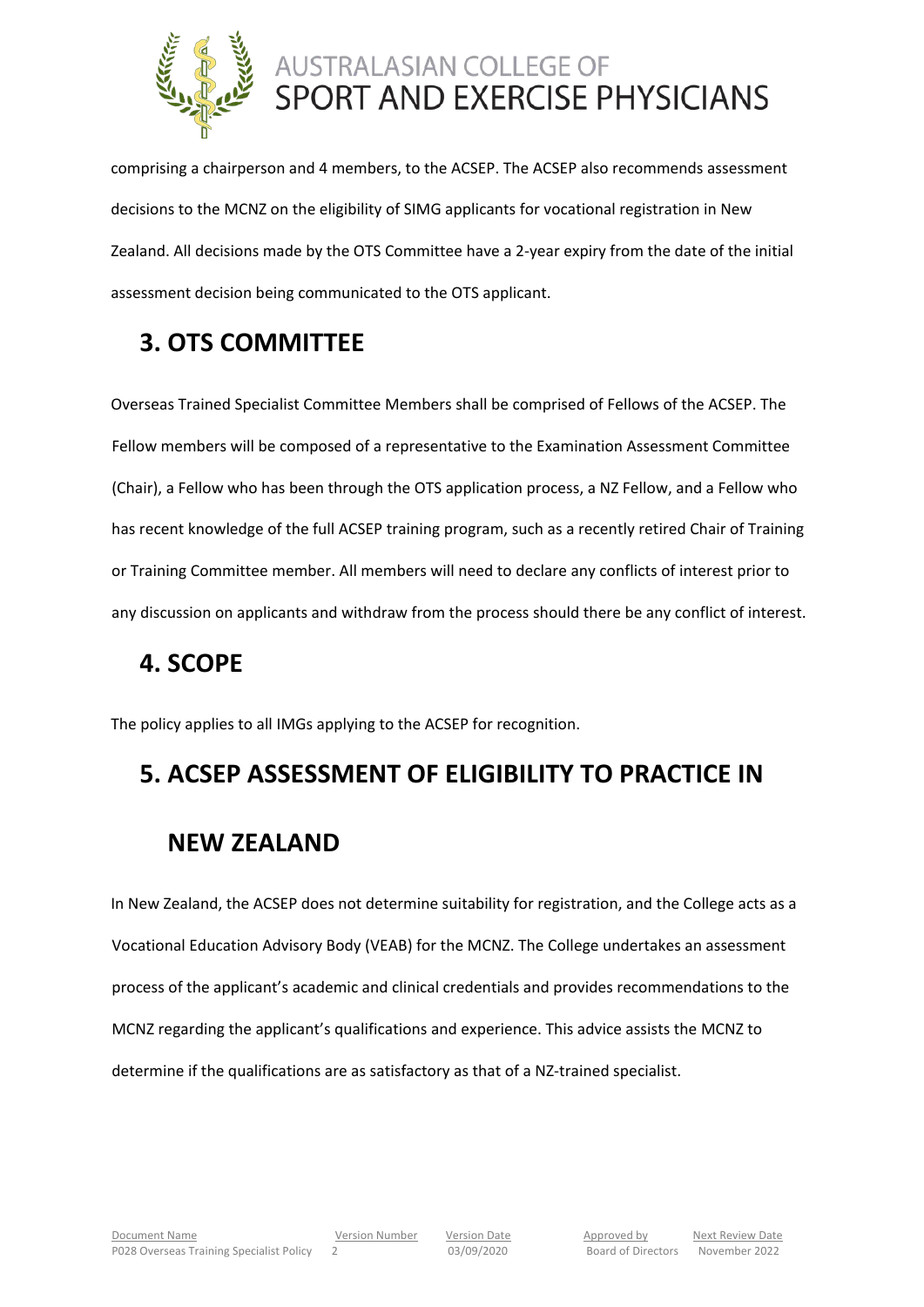

### **1. Eligibility requirements**

a. For an SIMG applicant to be eligible to apply for the OTS training program in New Zealand,

an applicant must satisfy the following requirements;

- i. to hold a primary degree in medicine and surgery issued by a recognised international medical school and recognised by the MCNZ
- ii. to have completed formal postgraduate training in Sport and Exercise Medicine (SEM)
- iii. to have participated in a CPD program since obtaining the specialist qualification, and
- iv. to have met English language requirements of New Zealand (refer to information on the MCNZ website).

### **2. Program duration**

- a. The training program is a structured postgraduate course of between 12-24 months duration, following MCNZ published standards.
- b. All application documents and information are on the MCNZ website, including links to all MCNZ forms.
- c. All SIMG applicants are required to complete the MCNZ VO3-B form which also outlines any additional documents required for submission, along with the application.

[MCNZ Policy on vocational practice assessments](https://www.mcnz.org.nz/registration/getting-registered/registration-policy/policy-on-vocational-practice-assessments/)

- **3. Fees**
	- a. Applicants pay an application fee to MCNZ to have their suitability assessed. Therefore, applicants are required to contact the MCNZ for all information regarding registration fees.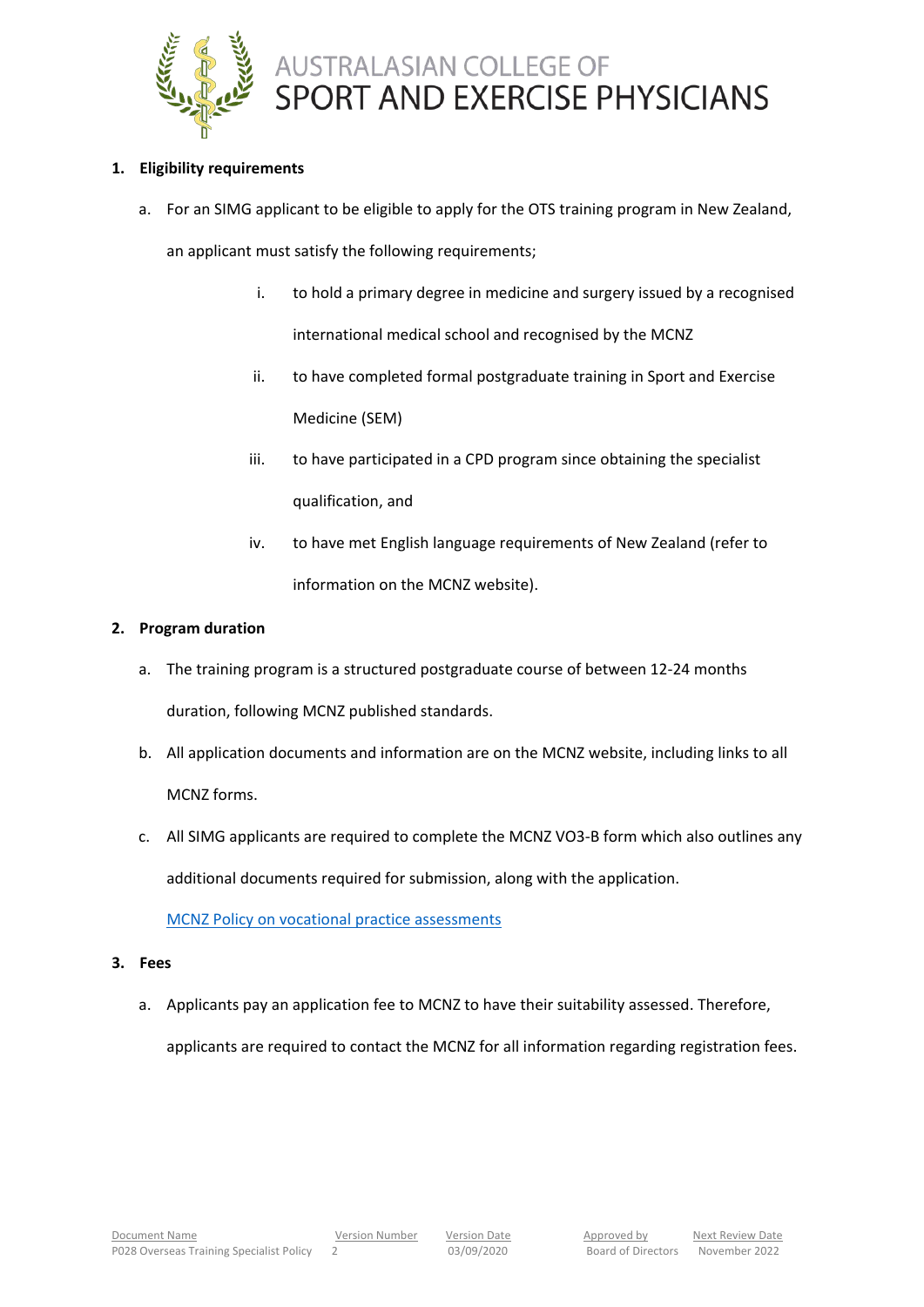

- b. If an SIMG application is successful they will be required to pay any fees related to ACSEP requirements, such as academic modules, courses, and the ACSEP conference fees during their supervised practice.
- **4. Applying for assessment**
	- a. A SIMG applicant must apply directly to the MCNZ with a completed application and relevant documents, which will be forwarded to the ACSEP for advice regarding the SIMG applicant's experience and qualifications.
	- b. Following review of all documents, the ACSEP will provide preliminary advice to the MCNZ. The paper-based assessment is conducted by the ACSEP in its role as the VEAB.
	- c. Apply to MCNZ for preliminary advice. The initial paper-based assessment of the SIMG application is conducted by the ACSEP OTS Committee. This assessment is based on the information provided in the application, which will determine if an applicant is eligible and required to attend an assessment interview conducted by the OTS Committee.
	- d. Apply to MCNZ for interview advice. If an interview is required, the aim is to collect further information on the applicant's training and experience as well as to gain insight into the applicant's current SEM working situation. The interview involves a discussion about training, experience, and qualifications in SEM and is conducted by at least two members of the OTS Committee. The applicant may also be required to respond to clinical scenarios and past involvement in SEM, to assist the OTS Committee in assessing clinical skills and knowledge.
	- e. The ACSEP will provide advice to the MCNZ regarding comparability for registration, and the SIMG applicant will be contacted about the pathway to be followed for the application to progress.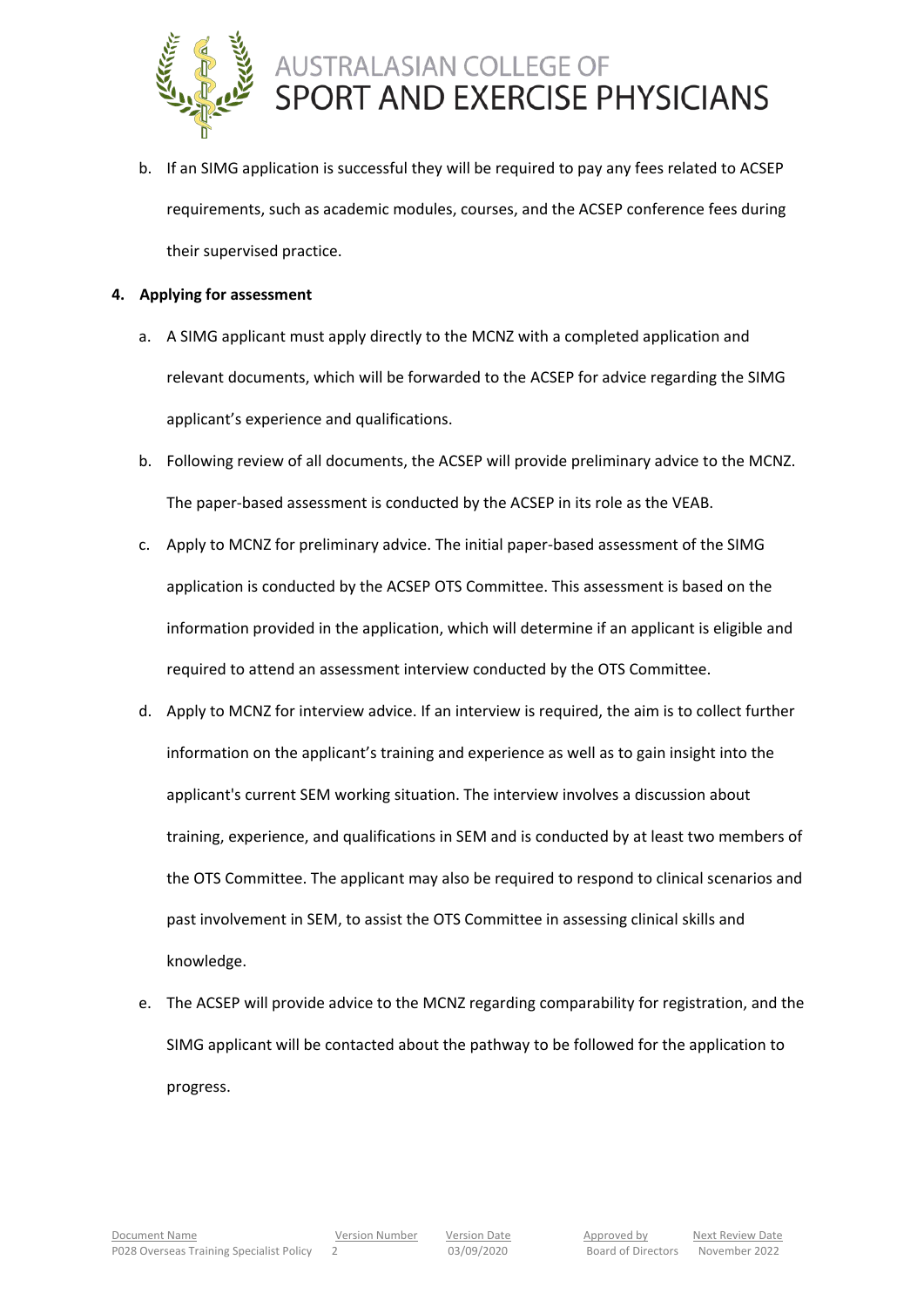

#### **5. Outcome of the assessment process**

- a. The ACSEP will communicate its advice on the SIMG applicant assessment and recommendations to the MCNZ. If the SIMG applicant is deemed eligible for registration in a provisional vocational capacity, then the SIMG applicant will be registered in one of the following pathways: supervision pathway or assessment pathway.
- b. Supervision pathway when the SIMG applicant training, qualifications and experience are deemed "Equivalent" to a New Zealand trained specialist. Applicants who are assessed as equivalent will need to register within the provisional vocational scope of practice (supervision) and complete a period of supervision of up to 12 months to be eligible to apply for Fellowship of the ACSEP. The applicant may be required to sit written and/or clinical examinations and any other recommended requirements of the ACSEP.
- c. Assessment Pathway when SIMG applicant training, qualifications and experience are deemed "as satisfactory as" a New Zealand-trained specialist. Applicants who are assessed *as satisfactory as* will need to register within the provisional vocational scope of practice (assessment) and will be required to complete a period of 12-24 months of supervised training and assessment, including the completion of outstanding academic modules and completion of the ACSEP written and/or clinical examinations, and any other recommended requirements of the ACSEP.
- d. Not Comparable to a New Zealand-trained specialist. Applicants who are deemed to be *not comparable* to a New Zealand-trained specialist will not be registered in a vocational scope of practice and provided with follow-up information.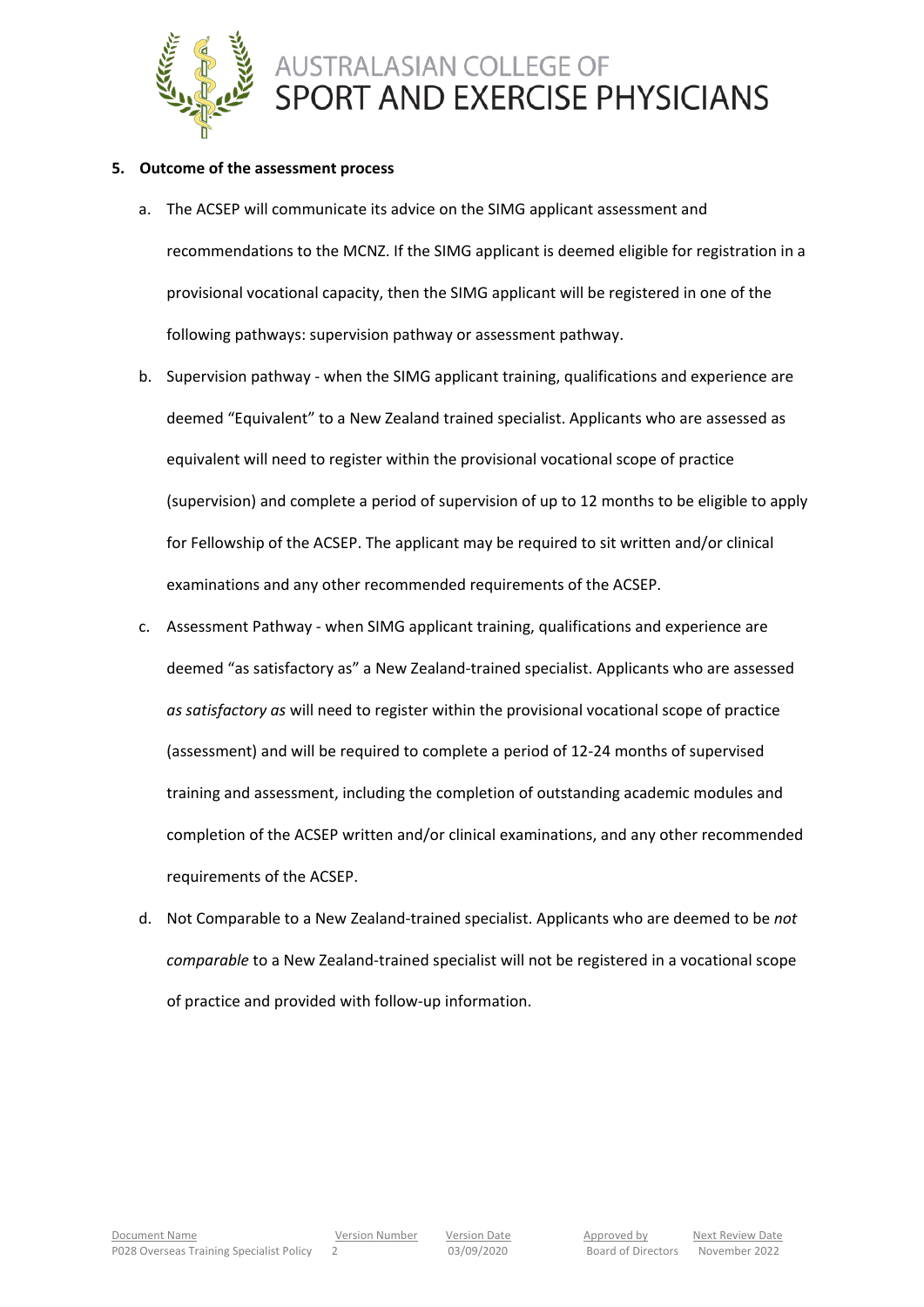

### **6. Apply for approval of supervision**

a. If the SIMG applicant is granted provisional vocational registration, the MCNZ will manage supervision and any assessment required. The MCNZ may ask the ACSEP for advice on the position and supervision arrangements of the SIMG applicant.

### **7. Apply for full vocational registration**

a. Once the SIMG applicant has successfully completed all the supervision/assessment requirements set out by the MCNZ, they can apply for vocational registration.

# **6. ACSEP ASSESSMENT OF ELIGIBILITY TO PRACTICE IN**

## **AUSTRALIA**

International medical graduates with formal postgraduate specialist qualifications in SEM, may apply to the ACSEP for the assessment of their qualifications.

- a. Prior to applying to the ACSEP, an IMG must apply to the Australian Medical Council for verification of their primary qualifications. Once verification of primary qualifications is determined, the IMG may apply directly to the ACSEP for recognition of prior qualifications and experience.
- b. To allow for full assessment of the applicant's qualifications, all documentation required to assess the applicant shall be published on the ACSEP website.
- c. To apply, the applicant must submit the Form on the ACSEP website
- d. The OTS applicant is responsible for submitting all the appropriate and required documentation for assessment to demonstrate the comparability.
- e. Once an OTS applicant has applied, the ACSEP will determine if the applicant is assessed on a paper-based assessment alone, or by a paper-based assessment and assessment interview.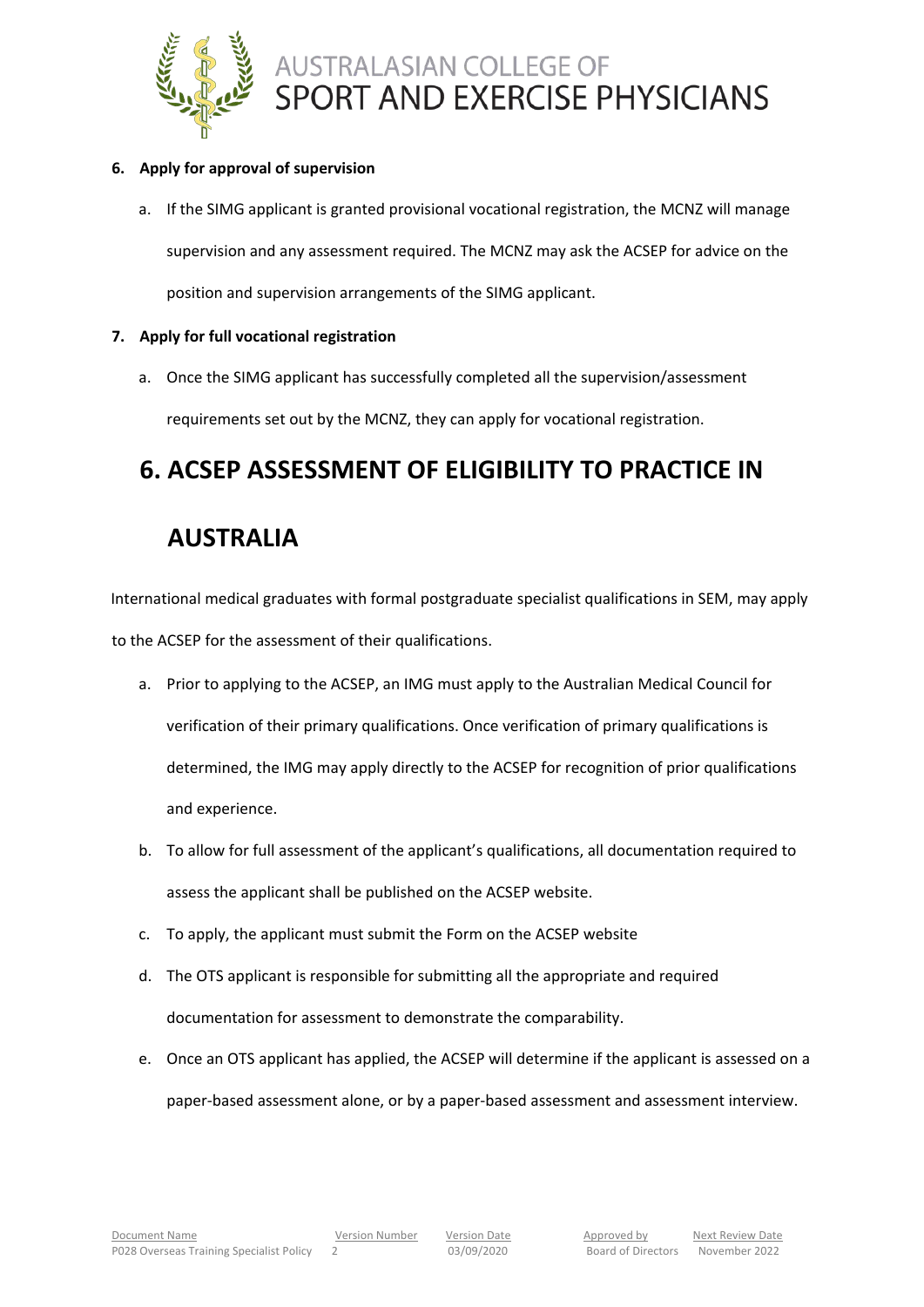

#### **1. Assessment standards**

- a. The OTS Committee determines the OTS pathway to Fellowship, based on a comparison to the training and education of Australian and New Zealand trained specialists, from documents submitted by the OTS applicant and interview performance. The factors considered are:
	- i. Education and training program completed
	- ii. Recency of practice
	- iii. Adequate Team and Events coverage
	- iv. Continued Professional Development: Proof of CPD will also be required. This will need to detail the nature and type of activity undertaken in detail (i.e. not just an attendance certificate)
	- v. Academic modules studied
	- vi. Clinical experience
	- vii. Assessment strategies during training and written and oral examination performances. Specific details of the examination and type are required (i.e. timing of the examination e.g. end of training) type of examination, multichoice, short answer etc,
	- viii. Details of any clinical examination: Objective structured clinical examination, long case, short cases. This should include the length of the examination (e.g. 3 hours)
	- ix. Nature and type of practice, post-graduation from specialist training
	- x. Comparable research experience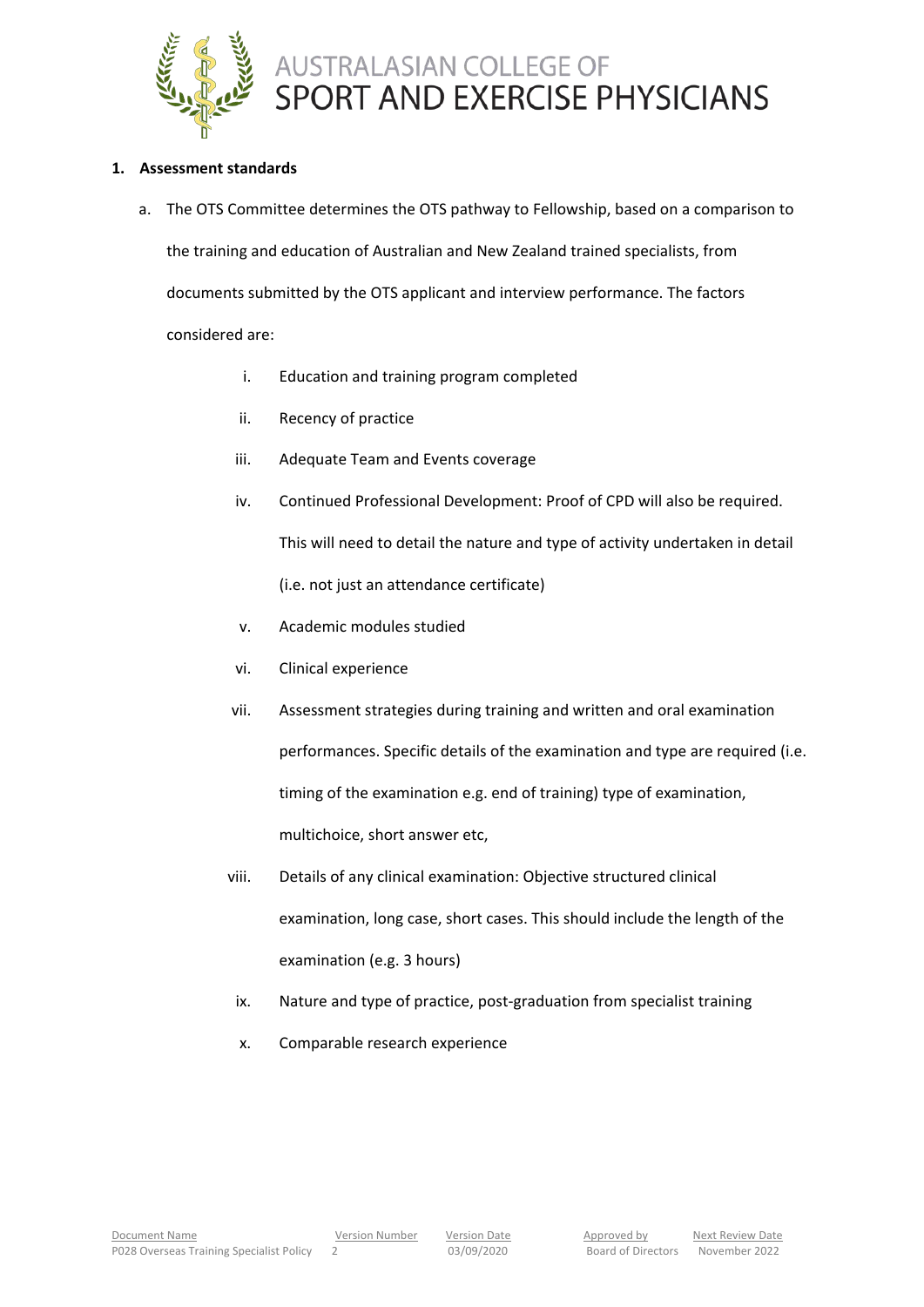

### **2. Interview**

- a. An interview is not an absolute requirement but maybe obligatory when further clarification of the applicant's documentation is required. An interview may be used to clarify aspects of training program, currency of practice, and details of CPD.
- b. The interview will also investigate the cultural competencies to practice in either Australia or New Zealand. The interviews will be performed using a video platform and;
	- i. take place within 30 days of the applicant being informed of the outcome from the submission of documentation by the OTS
	- ii. be performed by 2 OTS Committee members and a community member

The OTS applicant is assessed in accordance with the College's published assessment criteria. [Overseas Trained Specialist](https://www.acsep.org.au/page/about/membership/overseas-trained-specialist)

- c. The OTS applicant is given an opportunity to ask questions of the interviewers about the process, to ensure that the process is fully understood by the OTS applicant.
- d. Clinical testing is not undertaken during any interview.
- e. It is likely that interviews will be carried out for all OTS applicants who have been assessed as *partially comparable* on their paper review. The OTS Chair or a nominee shall forward to the interviewers any points requiring clarification to be addressed during the interview.
- f. Interviewers should ensure they have good knowledge of the documentation provided by the applicant and have collaborated prior to the interview regarding where further clarification from the applicant is required.
- g. The interview panel shall confer after the interview and pass on their findings to the OTS Committee for final assessment.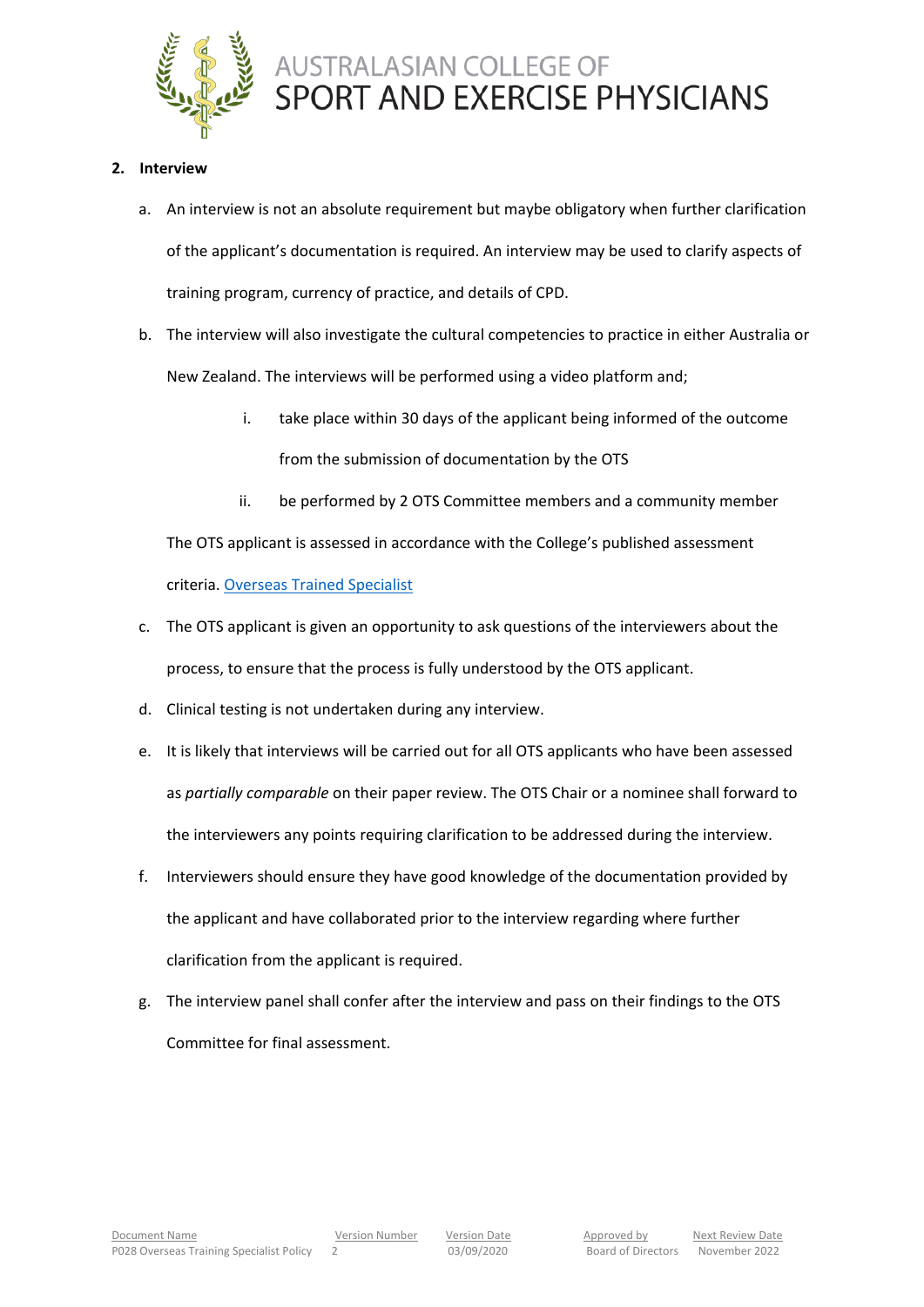

### **3. Assessment outcomes**

- a. Not Comparable; The ACSEP will advise the applicant that their training is *not comparable* to an ACSEP Fellow and they would be unlikely to fulfil requirements required in the MBA timeframes.
- b. An OTS applicant will be assessed *not comparable* if;
	- i. there is insufficient evidence of recent practice
	- ii. there is insufficient evidence of completion of a specialist training program comparable to ACSEP programs.
- c. Partially Comparable; An OTS applicant will be assessed *partially comparable* if;
	- i. there is evidence of recency of practice in SEM
	- ii. there is evidence of completion of a SEM training program comparable to the ACSEP training program, but lacks some academic modules, summative assessments etc.
	- iii. there is an insufficiency of CPD (including all topics covered and course content)
	- iv. there is an insufficiency of team and event coverage
	- v. there is a lack of research skills.
- d. When deemed *partially comparable*, the OTS applicant may be required to;
	- i. undergo up to 24 months full time equivalent practice under supervision.
	- ii. undertake upskilling with associated assessments
	- iii. complete some academic modules and/or research paper and/or workplace-based assessments (WBAs)
	- iv. complete formal examinations.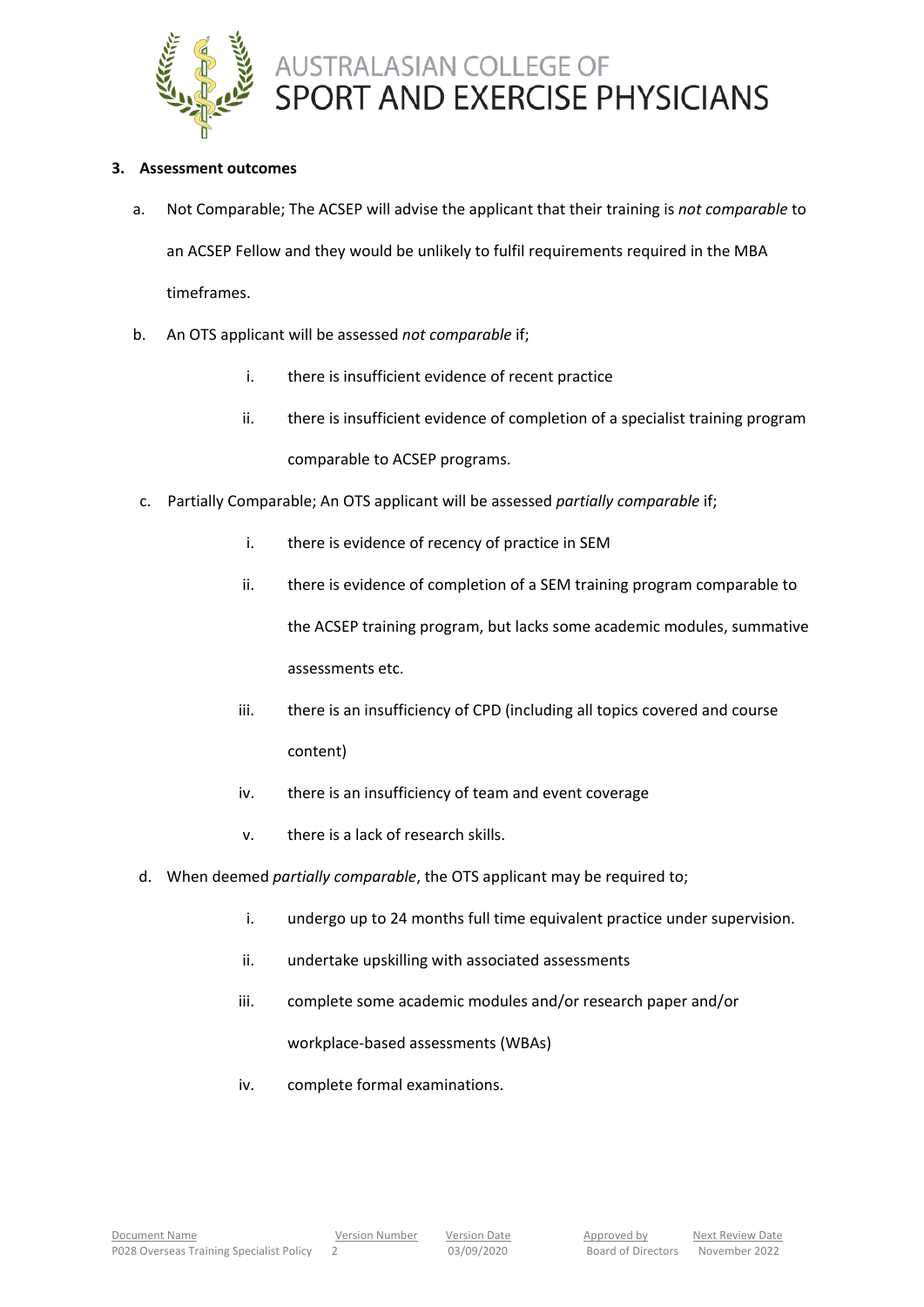

- e. Substantially Comparable; an OTS applicant will be assessed *substantially comparable* if;
	- i. there is sufficient evidence of practice
	- ii. there is sufficient evidence of completion of a SEM training program comparable to the ACSEP training program including skills, competencies and attributes
	- iii. there is appropriate and sufficient team and event coverage
	- iv. there is sufficient documentation of CPD including the nature of the CPD and topics covered, along with proof of attendance
	- v. an exit examination has been completed. This should consist of both written and clinical components.
- f. When deemed *substantially comparable*, the OTS applicant may**;**
	- i. be required to undertake a period of up to 12 months FTE of practice under peer review by a reviewer approved by the ACSEP (This is to allow familiarisation with Australian Medical System)
	- ii. include satisfactory completion of WBA.
	- iii. be excused from completing formal examinations (As per MBA guideline)
	- iv. be assessed as fully competent to perform the intended scope of practice and take full responsibility for individual patients.
- g. Process for applying OTS pathway: the OTS applicant should apply to the AMC for source verification when applying to the College for assessment. The outcome from the College is known as Report 1.
- h. Report 1 is uploaded to the AMC/AHPRA portal and it is AHPRA who then determine where the applicants can apply to for registration.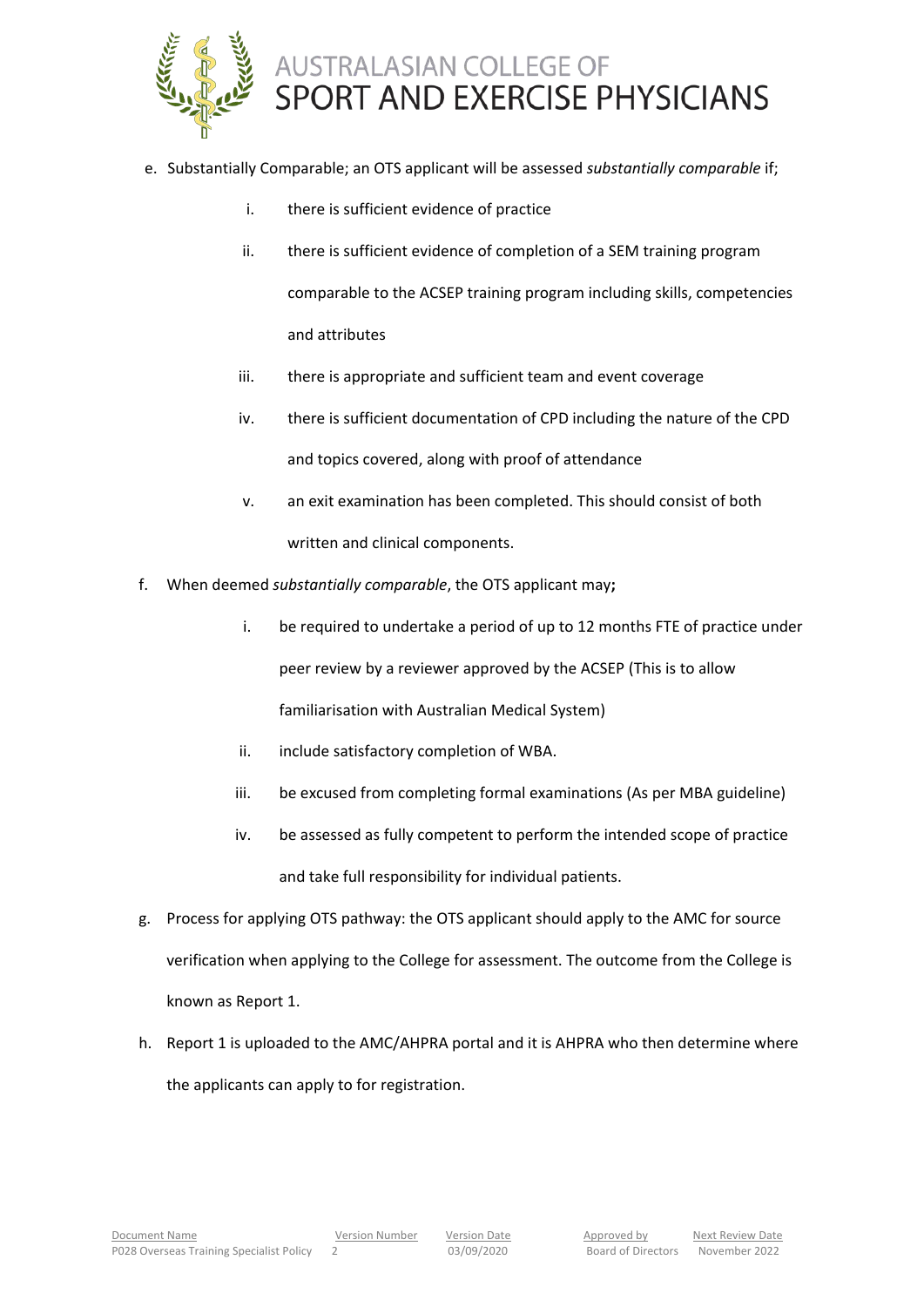

i. If the OTS applicant successfully completes all requirements the College will send a final report (report 2) to AHPRA (see Section 6).

### **4. Maximum timeframe for completing College requirements**

- a. An OTS applicant who receives an initial assessment outcome of *partially* or *substantially comparabl*e must commence on the OTS pathway within 24 months of the outcome date, otherwise the recommendation expires
- b. An OTS applicant assessed as *partially comparable* must complete all required tasks, including Fellowship Exam (if required) within 4 years from the commencement date, otherwise the recommendation expires
- c. An OTS applicant assessed *substantially comparable* must complete all elements of the recommendation within 2 years from the commencement date
- d. The maximum timeframes allow for part-time practice. Any examinations or assessments scheduled after the period of supervised practice/upskilling for *partially comparable* OTS applicants are to be completed within the maximum timeframes. Leave granted for 'exceptional circumstances' is not counted as part of the maximum timeframe.
- e. The ACSEP will grant leave for interrupted time and exceptional circumstances to appropriate OTS applicants after written application to the OTS Committee. Each application will be considered, and the applicant notified of any extension to completing the requirements given, within 21 days of the application. Generally, the usual ACSEP policies applied to College Registrars and Fellows will apply.

### **5. Supervision/Peer review**

a. Supervision/peer review shall be provided by a current Fellow of the ACSEP in good standing. The Fellow must be current with CPD requirements and have undertaken the Supervisors module of training.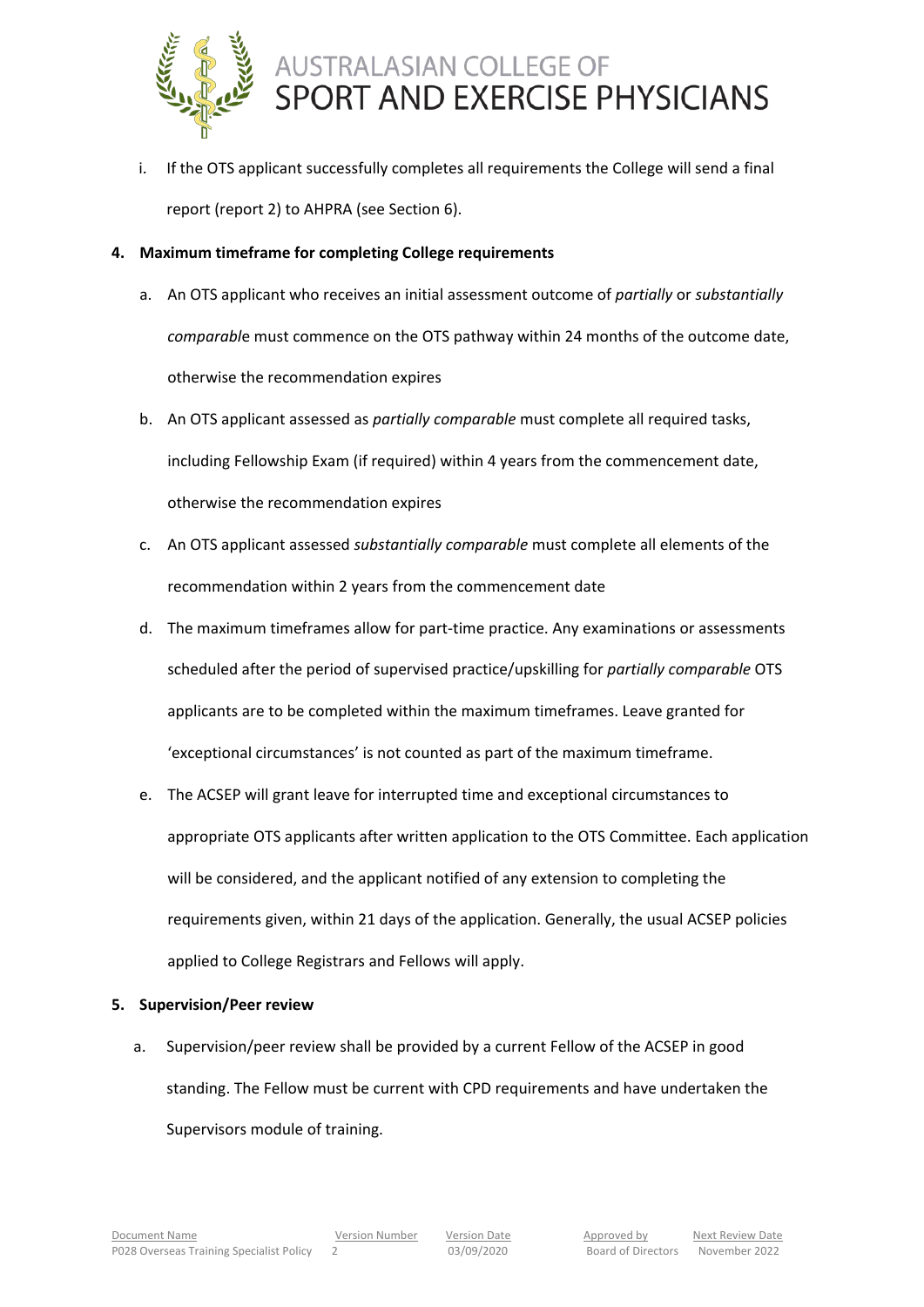

- b. Role of the supervisor; the supervisor will oversee all aspects of care provided by the OTS applicant. This may include direct supervision, discussion of all cases seen, and supervision of any procedures undertaken.
- c. Role of peer reviewers; Peer reviewers for WBAs will have no association with the practice where the OTS applicant is working. They will perform an assessment which may consist of a Mini-Cex, case discussion and/or watching a procedure being undertaken. Reviews of several cases seen by the OTS applicant may also be undertaken. If more than one peer review is to be undertaken, then this should be done by a different peer reviewer to avoid bias.
- d. Role of OTS applicant; the OTS applicant will comply with all supervision requirements and work towards any of the extra components required by the ACSEP. Completion of log books and any WBA should also be kept by the OTS applicant.
- e. Process for addressing issues identified during the supervisory period; the OTS applicant should initially approach their supervisor to resolve any supervision issues. If this does not resolve the issue, then the OTS applicant is encouraged to approach the ACSEP secretariat (OTS Committee) with a written submission regarding the issue.
- f. Supervision level. Refer to AHPRA guidelines: [Supervised practice for international medical](https://www.medicalboard.gov.au/Codes-Guidelines-Policies/Supervised-practice-guidelines.aspx)  [graduates guidelines](https://www.medicalboard.gov.au/Codes-Guidelines-Policies/Supervised-practice-guidelines.aspx)

### **6. Decision regarding eligibility for specialist recognition**

a. After an OTS applicant has completed the additional requirements specified by the College in Report 1 or combined report (if applicable) the College will document its recommendation. The ACSEP will inform the OTS applicant of the outcome and will upload its decision using a reporting template of the MBA (Report 2) to the secure portal for use by AHPRA for the purposes of registration.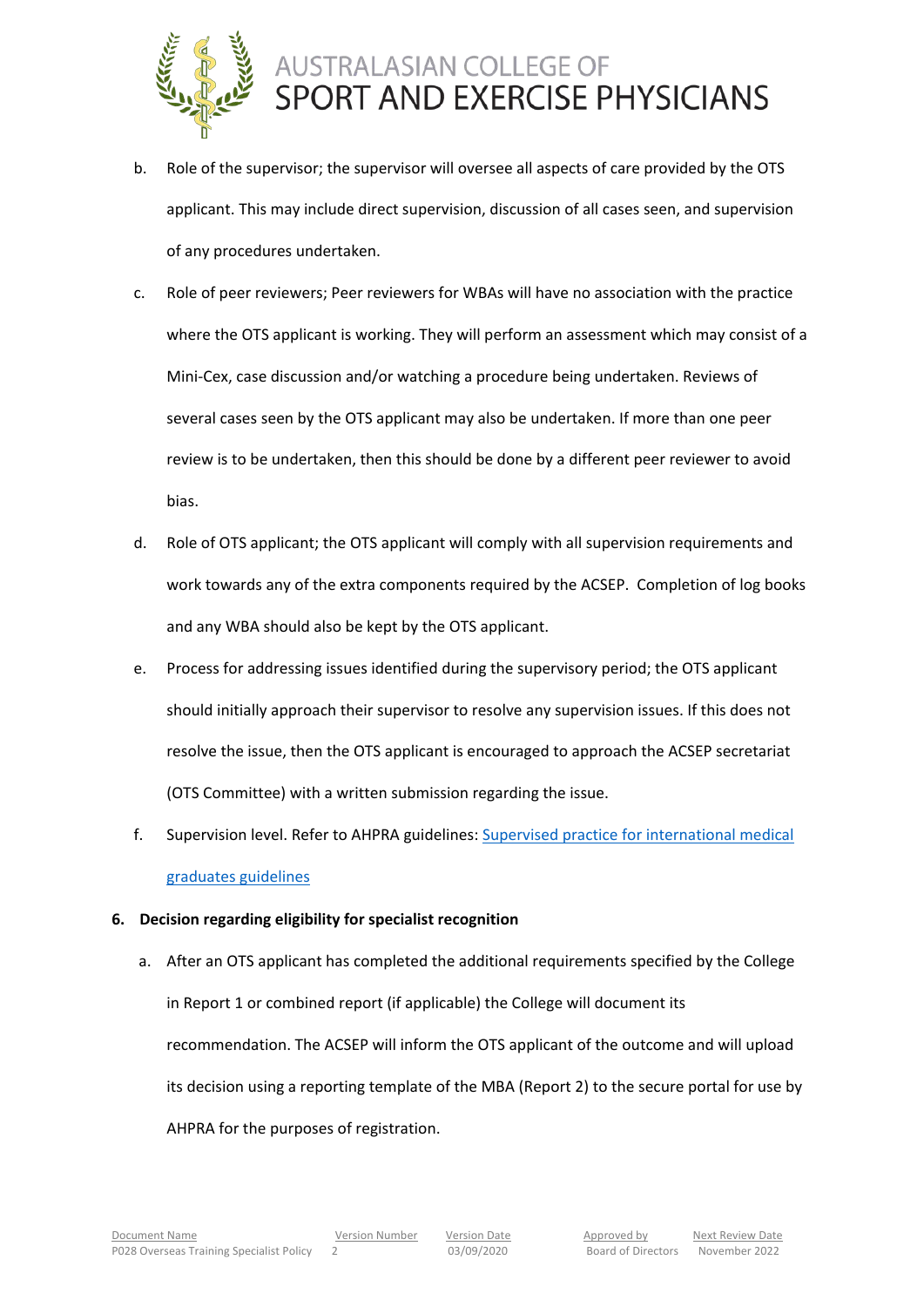

- b. Report 2 will confirm the ACSEP recommendation on whether the OTS applicant should be granted recognition as a specialist, or;
	- i. whether the OTS applicant should be granted recognition as a specialist in a limited scope of practice and any recommendations for conditions on registration, or
	- ii. whether the OTS applicant is considered *not comparable* and the reasons, or
	- iii. whether the OTS applicant has withdrawn from completing the additional requirements specified in Report 1 or the combined report.
- c. A OTS applicant who has been initially assessed as *substantially comparable* but who is unable to satisfactorily complete the requirements of the College will, as a result, be determined to be *partially comparable* or *not comparable*.
- **7. Fees**
	- a. Current fees as published on the ACSEP website

### **8. Education support**

a. An OTS applicant who has undergone an assessment and found to be *partially comparable* will have equal access to all educational opportunities that are offered to Australian and NZ Registrars to prepare for the Fellowship Exam.

### **7. AREA OF NEED**

The ACSEP is a small college with training performed in private practice. Currently, there are few practitioners in regional Australia and 3-4 practitioners who provide a regular travelling service to a limited number of rural areas. Therefore, there is very little ability to provide supervision of training, or job capacity in areas of need as currently defined.

[Specialist Pathway -](https://www.medicalboard.gov.au/Registration/International-Medical-Graduates/Specialist-Pathway/Area-of-need.aspx) Area of need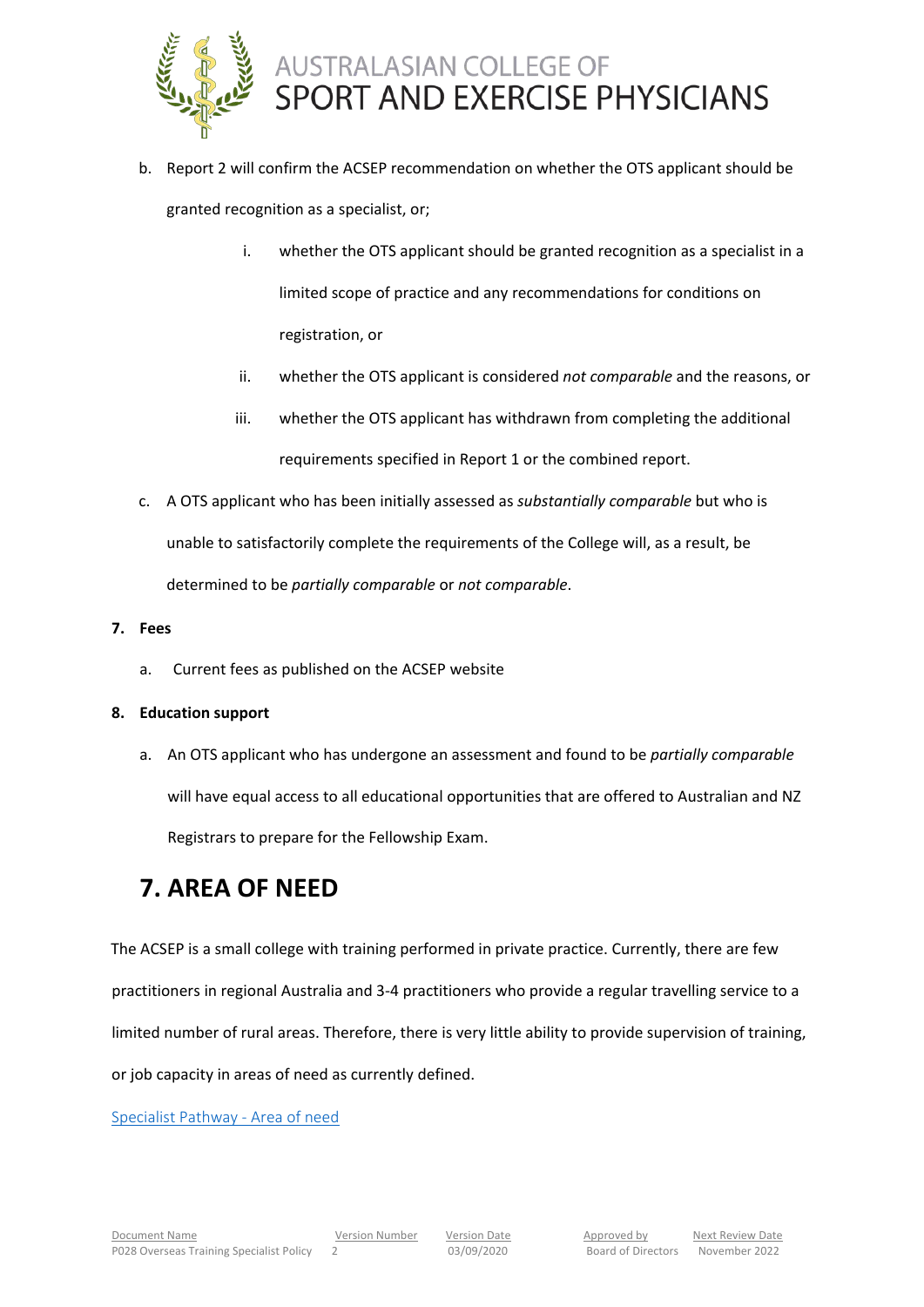

# **8. COMMUNICATION**

- a. Applicants will be advised of the ACSEP decision on their compatibility in writing. It will include the reasons behind the decision. Where applicable, the applicant will be given some guidance to allow them to make up gaps in their training and practice.
- b. The ACSEP will communicate the decisions with the MBA as per the appropriate forms, prior to any registration occurring.

## **9. GOVERNANCE AND APPEALS**

- a. Applicants may request a reconsideration, review or appeal the decision. Applicants wishing to do so will be directed to the P019 – [ACSEP Review, Reconsideration and Appeals Policy](http://www.acsep.org.au/content/Document/Policy%20Documents/P019%20Review%2C%20Reconsideration%20and%20Appeals%20Policy%20V2%20Ratified.docx.pdf) available on the ACSEP website.
- b. Applicants may request a re-assessment of the application if they have undertaken further study or actions that may correct deficiencies identified in their initial application which may lead to a change in their application status. The ACSEP will provide supporting documentation for OTS applicants re-assessment that outline processes, timelines, requirements and fees.
- c. The ACSEP is not responsible for and cannot assist OTS applicants with;
	- i. finding employment or a training placement for the purposes of completing requirements
	- ii. sponsorship to work in Australia/New Zealand or visa requirements
	- iii. medical registration matters
	- iv. Medicare provider number issues (Australia)
	- v. primary source verification of overseas qualifications.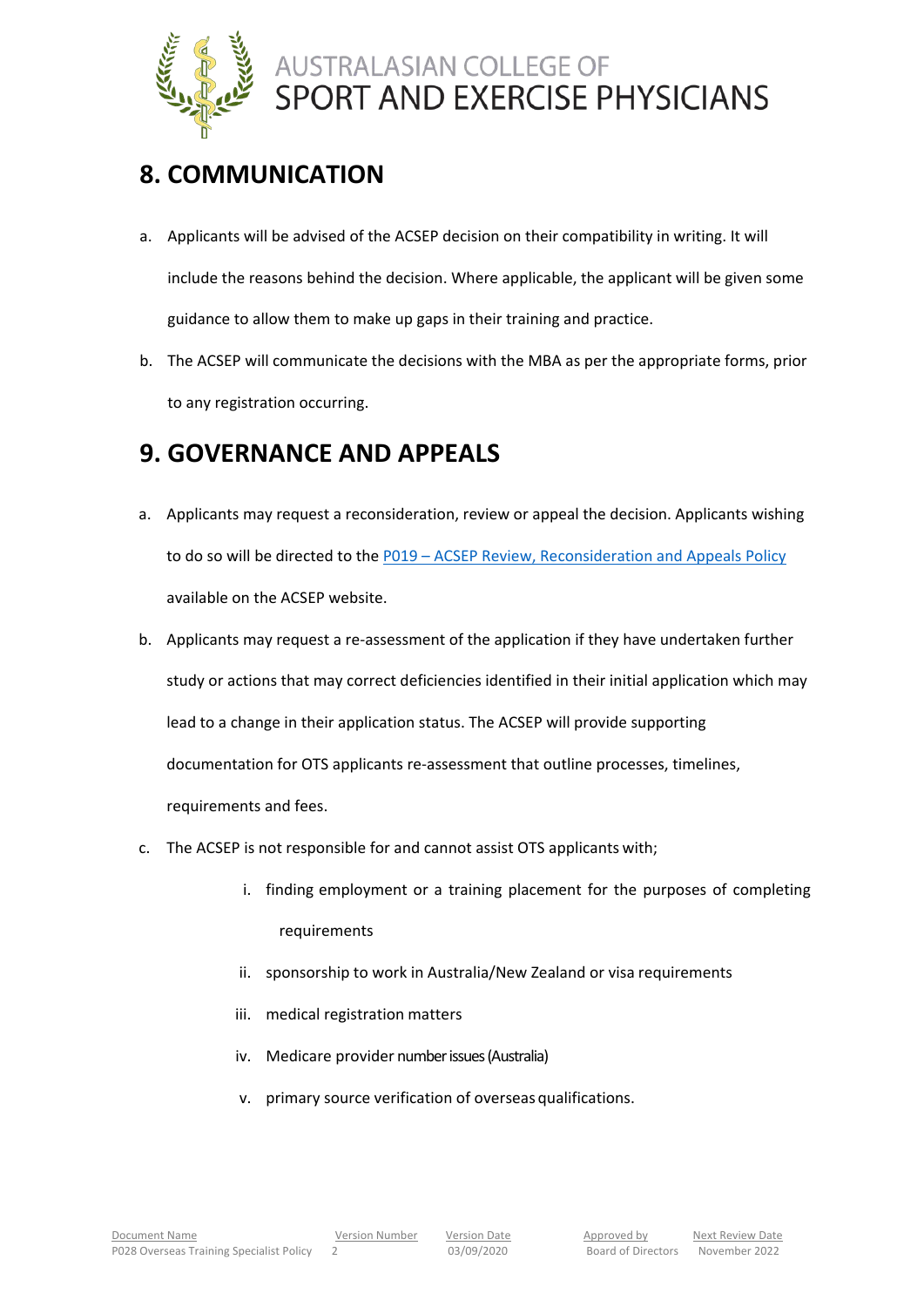

### **10. RESPONSIBILITIES OF THE APPLICANT**

- a. All OTS applicants should familiarise themselves with the relevant Australian or New Zealand guidelines for assessment and registration, and the guidelines for assessment issued by the ACSEP.
- b. Applicants should follow the instructions and requirements received from the ACSEP on their specialist assessment. If supervision is required, the OTS applicant should find a suitable placement under an ACSEP Fellow.
- c. Applicants should ensure that all outstanding fees are paid in full.
- d. Applicants should ensure that they have registered and paid for any relevant examinations (Part Two Written and Clinical).
- e. Applicants should notify the ACSEP once all requirements have been fulfilled.

# **11. MONITORING AND EVALUATION**

a. This policy will be monitored and evaluated by the Board of Censors as required.

### **12. KEY RELATED DOCUMENTS**

- [Ahpra International Medical Graduates](https://www.medicalboard.gov.au/registration/international-medical-graduates.aspx)
- MCNZ policy on vocational practice assessments

# **13. FEEDBACK**

ACSEP staff and membership may provide feedback about this document by emailing ACSEP

Programs, Policies and Systems Administrator at nationaloffice@acsep.org.au